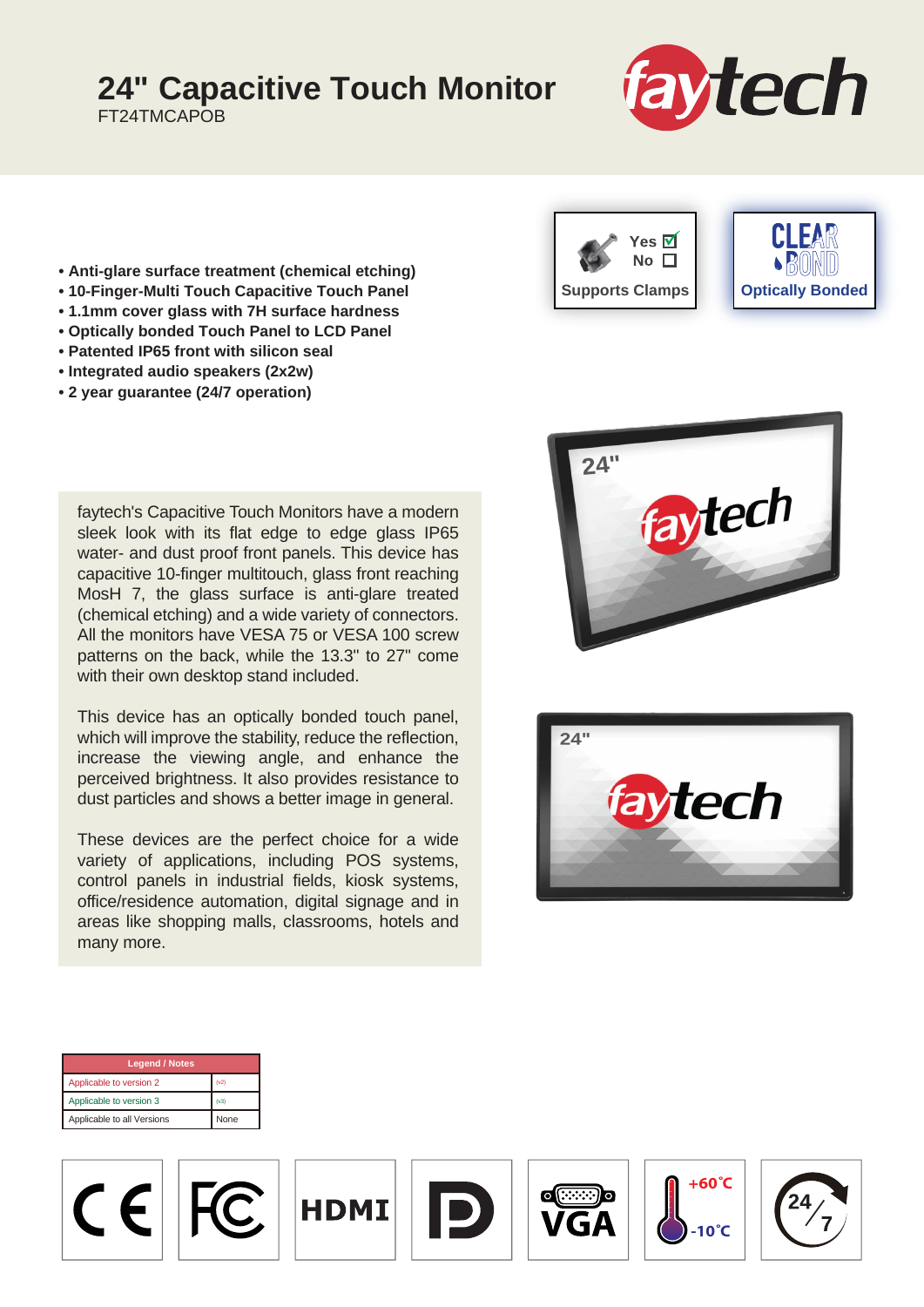| <b>Product name</b>        |                       |                             | <b>24" Capacitive Touch Monitor</b> |                            |                       |                      |          |
|----------------------------|-----------------------|-----------------------------|-------------------------------------|----------------------------|-----------------------|----------------------|----------|
| Article code / EAN number  |                       | FT24TMCAPOB / 6920734000319 |                                     |                            |                       |                      |          |
| <b>Global Article Code</b> | European Article Code | Release date (D/M/Y)        | <b>Version*</b>                     | <b>Global Article Code</b> | European Article Code | Release date (D/M/Y) | Version* |
| 3030505561                 | 1010502021            | 04/03/2021                  | V <sup>2</sup>                      |                            |                       |                      |          |
| 3030509600                 | 1010502315            | 01/12/2021                  | v <sup>3</sup>                      |                            |                       |                      |          |
|                            |                       |                             |                                     |                            |                       |                      |          |

**IP Rating** IP65 Front / IP40 Back

| <b>LCD Panel</b>                       |              |  |
|----------------------------------------|--------------|--|
| Screen diagonal (Inch/cm)              | 24/60.97     |  |
| Display active screen size (cm)        | 53.13×29.88  |  |
| Aspect ratio                           | 16:9         |  |
| Physical resolution                    | 1920×1080    |  |
| Maximum showable resolution            | 1920×1080    |  |
| Colours displayed                      | 16.7M        |  |
| Brightness (cd/m <sup>2</sup> )        | 500          |  |
| Contrast                               | 1000:1       |  |
| Typical reaction time Tr/ Tf (ms)      | 3.5/1.5      |  |
| Visual Angle horizontal/vertical (°)   | 170/160      |  |
| Backlight / Backlight Lifetime (hours) | LED / 20,000 |  |

| <b>External Connectors</b> |                          |  |
|----------------------------|--------------------------|--|
| Video                      | 1x HDMI 1.3 (incl. HDCP) |  |
|                            | $1x$ DP $(v3)$           |  |
|                            | 1x VGA                   |  |
|                            | $1x$ DVI-D $(42)$        |  |
| Audio                      | 1x PC-Audio              |  |
| <b>Touch Connector</b>     | 1x USB                   |  |
| Connectors                 | 1x 12V DC-In (screwable) |  |

| <b>Touch Panel</b>         |                                          |  |
|----------------------------|------------------------------------------|--|
| <b>Touch Technology</b>    | Projected Capacitive 10-point Multitouch |  |
| <b>Touch Panel Drivers</b> | Windows: Linux: Mac: Android             |  |
| Touch Life (Contacts)      | Unlimited                                |  |
| Surface Hardness           | 7H                                       |  |
| <b>Surface Treatment</b>   | Anti-glare (chemical etching)            |  |
| Glass Strengthening        | <b>Chemically Strengthened</b>           |  |

| <b>Operation / Mechanical</b>                |                                     |  |
|----------------------------------------------|-------------------------------------|--|
| Operating Temperature (°C)                   | $-10 - +60$                         |  |
| Humidity Range (RH)                          | 10% - 90%                           |  |
| Net weight (kg)                              | 6.80                                |  |
| Gross weight (kg)                            | 8.34 (incl. cartonage)              |  |
| Housing material                             | Rubber front, plastic ABS back case |  |
| Housing (mm) $L \times W \times H$           | $579.4 \times 347.0 \times 41.5$    |  |
| Cut-out for clamp supports (mm) $L \times H$ | $555.4 \times 323.0$                |  |
| Max. wall thickness for clamp supports (mm)  | 5.0                                 |  |
| Amount of clamps required                    |                                     |  |
| Mounting                                     | <b>VESA 100</b>                     |  |

|                          | <b>Power</b>                                  |
|--------------------------|-----------------------------------------------|
| Power Indicator          | Green LED                                     |
| Power Supply             | 100-240V ACDC active switching;<br>12V DC-Out |
| Working Power (V)        | 12                                            |
| Power Consumption (W)    | 28                                            |
| Stand-By Consumption (W) | $<$ 1                                         |

| <b>Included in the Delivery</b>      |
|--------------------------------------|
| Power Supply (see Power section)     |
| Short Installation Manual            |
| Cables - VGA, USB Touch, Audio Cable |
| <b>Standard Stand</b>                |





Tolerance: ± 1mm